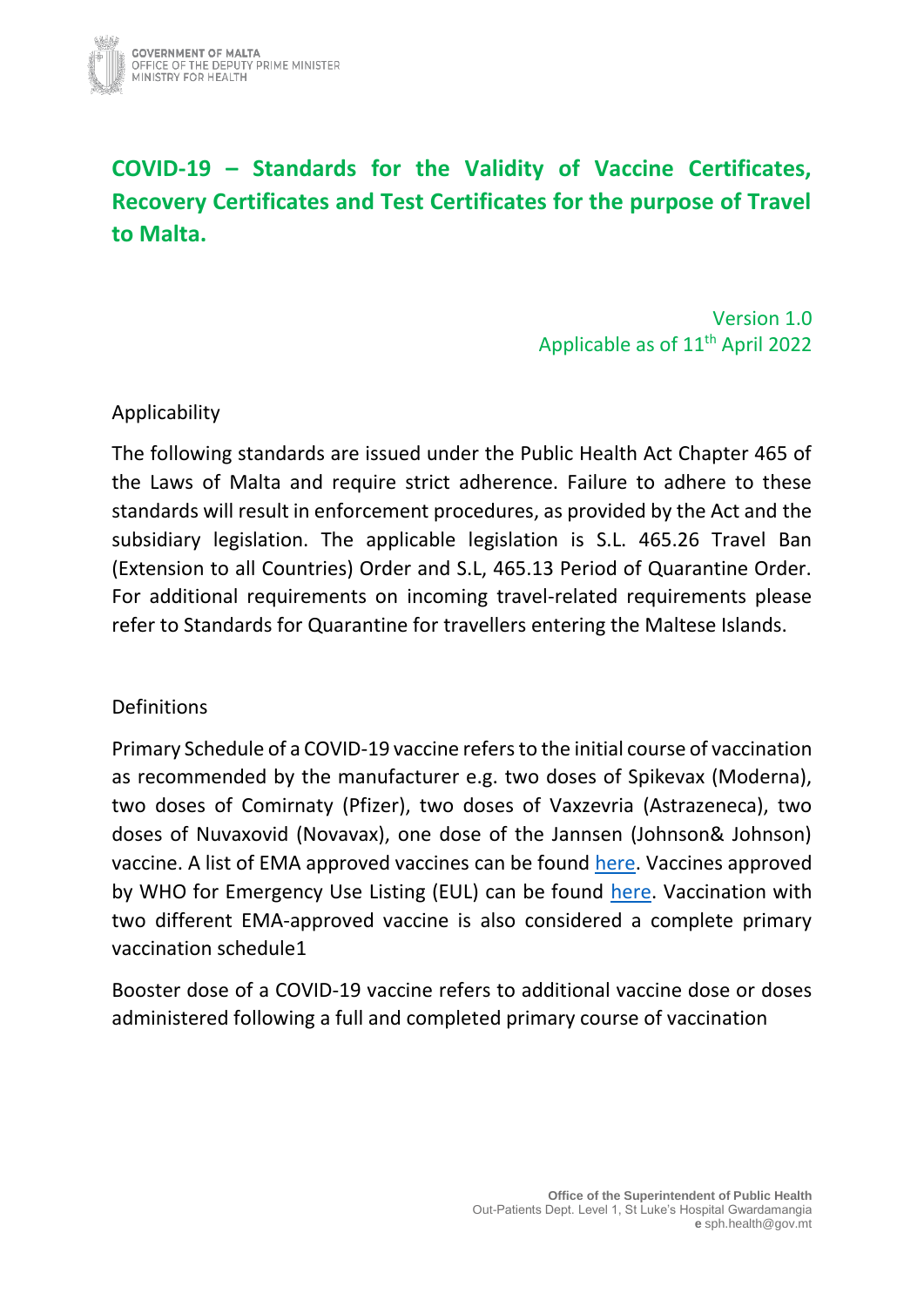

# **Proof of Vaccination**

A valid certificate is where at least 14 and no more than 270 days have passed since the last dose of the primary vaccination series or if the person has received a booster dose.

For persons aged less than 18 years this validity period is not applicable.

#### Malta accepts Vaccine certificates for:

- 1. COVID-19 vaccines that have been granted a marketing authorisation pursuant to Regulation (EC) No 726/2004 of the European Parliament and of the Council
- 2. Vaccines having completed the emergency listing procedure of the World Health Organisation (WHO) as long as these are supplemented by a valid proof of a negative real-time polymerase chain reaction (RT-PCR) test obtained no more than 72 hours before arrival (as per conditions below).

#### Types of Vaccine certificates accepted:

- 1. EU Digital COVID certificate (EUDCC)
- 2. Vaccine certificate having been recognised as equivalent to EU Digital COVID certificate based on EU equivalence decisions issued by the European Commission.
- 3. Vaccine certificates as listed in the Government Gazette by Superintendent of Public Health. This list can be found [here](https://deputyprimeminister.gov.mt/en/health-promotion/covid-19/Pages/travel.aspx)

## **Proof of Recovery**

A certificate of recovery indicating that no more than 180 days have passed since date of the first positive test (and no more than 180 days prior to arrival) on:

- 1. EU Digital COVID certificate
- 2. Digital COVID certificate having been recognised as equivalent to EU Digital COVID certificate based on EU equivalence decisions issued by the European Commission.
- 3. Recovery certificate -Test Certificate of a positive PCR test of not more than 180 days and not less than 14 days prior to travel as long as this is supplemented by a valid proof of a negative real-time polymerase chain